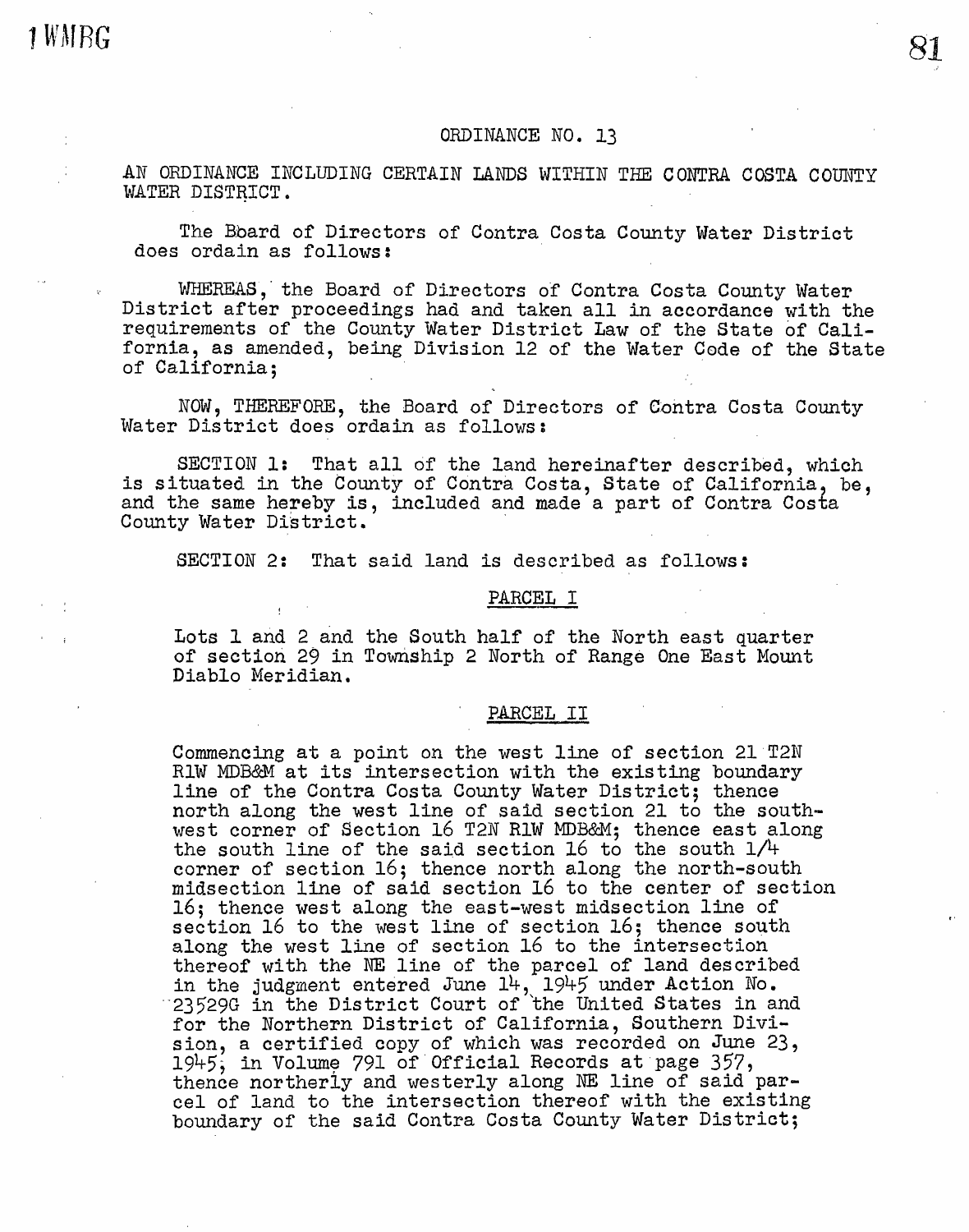thence southerly and easterly along said existing boundary line to the point of beginning.

### PARCEL III

Portion of Lots 17 and 18 as shown on the Map of Graceland Walnut Home Sites, filed in Book 21 of Maps, at page 581, in the office of the County- Recorder of Contra Costa County, described as follows:

Beginning in the center line of Belle Avenue at the Southwest corner of Lot 17, as said avenue and lot are shown on said map; thence north  $0^0$  05' 30" west along the western line of said lot, a distance of 210.50 feet to the southwestern corner of the parcel of land described in the deed from Clarence A. A. Harris, et ux, to Raymon L. Plaskett, et ux, recorded October 9, 1950, in Book 1647 of official Records of said County, at page 32; thence north 890 43' east along the southern line of said parcel to the southwestern line of the parcel of land described in the deed from Grace B. Putnam to the United States of America, recorded April 27, 1939, in Book 508 of Official Records of said County, at page 207; thence south 250 26' east along said southwestern line to the northern line of the parcel of land described as parcel two in the deed from Clarence A. A. Harris, et ux, to Ennis D. Harrison, recorded November 3, 1949, in Book 1457 of Official Records of Contra<br>Costa County, at page 482; thence north 89<sup>0</sup> 43' west along<br>the northern line of said parcel (1457 or 482) to the eastern line of said lot  $17$ ; thence south  $0^{\circ}$   $05'$  30" east along said eastern line to the northeastern corner of the parcel of land described as parcel one in said Harrison deed t1457 or 482); thence westerly and southerly along the northern and western line of said parcel one to the intersection of said western line with the easterly prolongation of the center line of Belle Avenue; thence south 89° 43' west along said prolongation and along said center line to the point of beginning.

#### PARCEL IV

Portion of the southwest quarter of Section 36, Township 2 North, Range 2 East, Mount Diablo Base and Meridian, described as follows:

Beginning at a point on the west line of said Section 36, which bears south along said west line 923 feet from the west quarter corner of said Section 36; thence from said point of beginning north along the west line of said Section 36, 503 feet; thence in a direction parallel to the north line of the southwest quarter of Section 36, East 1556.5 feet; thence south 565 feet; thence west  $33^1$ . feet; thence north 13 feet; thence north 87° 58' west, 1162.4 feet to the point of beginning.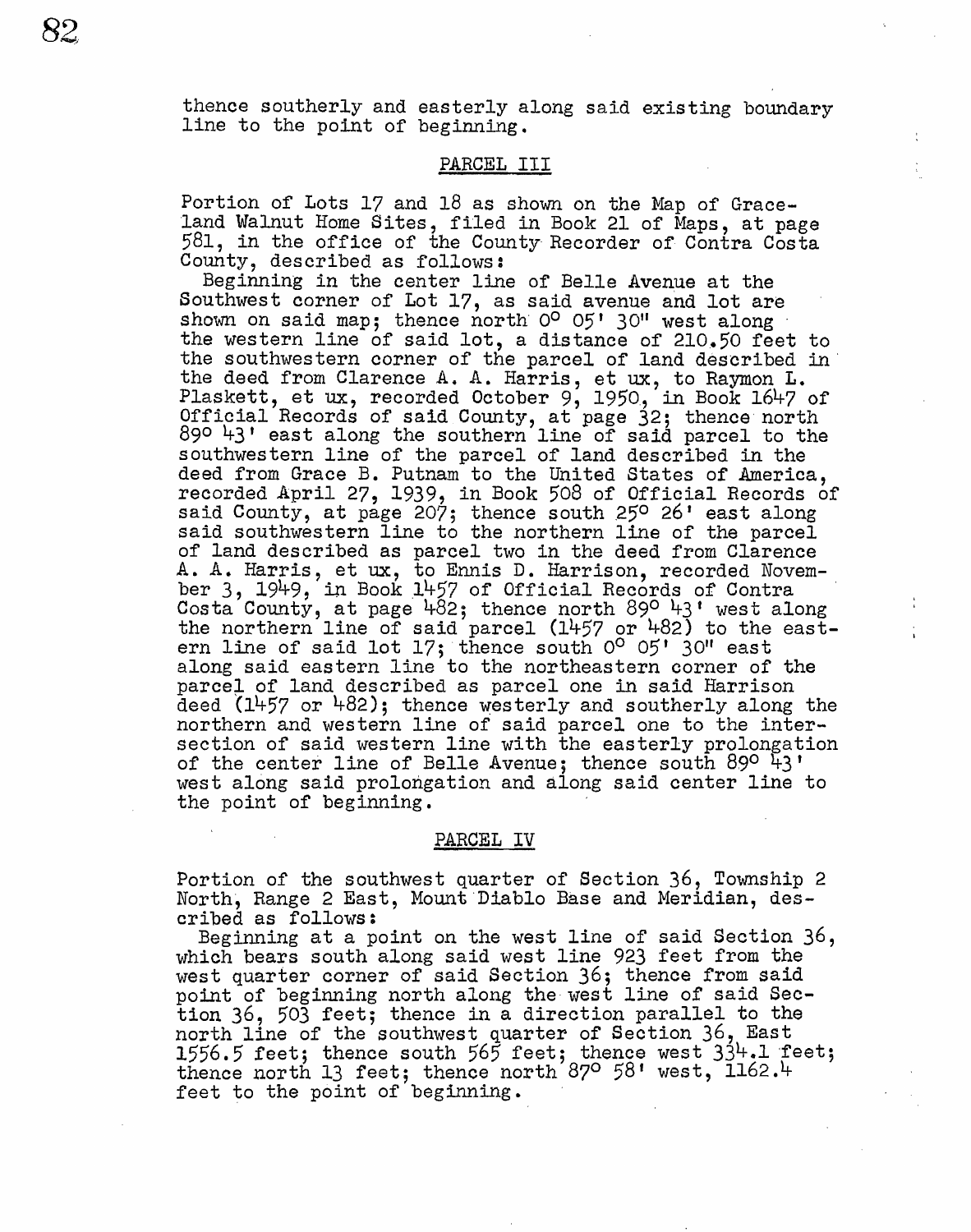# PARCEL V

Portion of. the North 1/2 of the Southwest 1/4 of Section 36, Township 2 North, Range 2 East, Mount Diablo Base and Meridian, described as follows:

Beginning at the northeast corner of the parcel of land described in the deed from John Pitta, et ux, to L. M. Bolton, et al, dated November 16, 1943, in Volume 762 of Official Records, at page 74; thence from said point of beginning south along the east line of said parcel, 67 feet; thence westerly in a direct line to the west line of said Bolton parcel, distant thereon south 57 feet from the northwest corner thereof; thence north along said west line 57 feet to said northwest corner; thence north 89° 16' east along the north line of said Bolton parcel, 334.2 feet to the point of beginning.

#### PARCEL VI

All of Mount Diablo Scenic Boulevard lying within the boundaries of the Parcel of land described in the deed from John A. Ragghianti, et al, to Paraiso Rancho Co. recorded August 2, 1951 under Recorder's File No. 36766, said Boulevard now being a strip of land 60 feet in width lyilig 30 feet on each side of a center line as said center line is described ih that certain deed dated December 16, 1916, executed by Mount Diablo Development Company, a corporation, to Monnt Diablo Scenic Boulevard Company, a corporation, recorded March 31, 1920, in Volume 363 of Deeds, page 80, records of Contra Costa County, California. Reference to said deed is made for more particular descrip- tion of said Boulevard.

### PARCEL VII

The east 16 feet of the northwest quarter of Section 34, T2N, R2E, M.D.B.&M., being more particularly described in the deed from Niles Newton to Herman Bruns, dated October 1, 1881 and recorded in the office of the Recorder of Contra Costa County in Volume 40 of Deeds, at page 213.

## PARCEL VIII

Portion of the south one-half of Section 36, T2N R2E, M.D.B.&M., described as follows:

A strip of land 40 feet in width being 20 feet on each side of the following described center line: Beginning at a point in the center line of a road forty feet wide, on the east boundary line of the 25.235 acre tract of land described in the deed from Charles E. O'Hara, et ux, to Francisco Ambrosino, et ux, recorded May 12, 1933 in Volume 339 of Official Records at page 397; which point is located 3054 feet west and 939 feet north of the southeast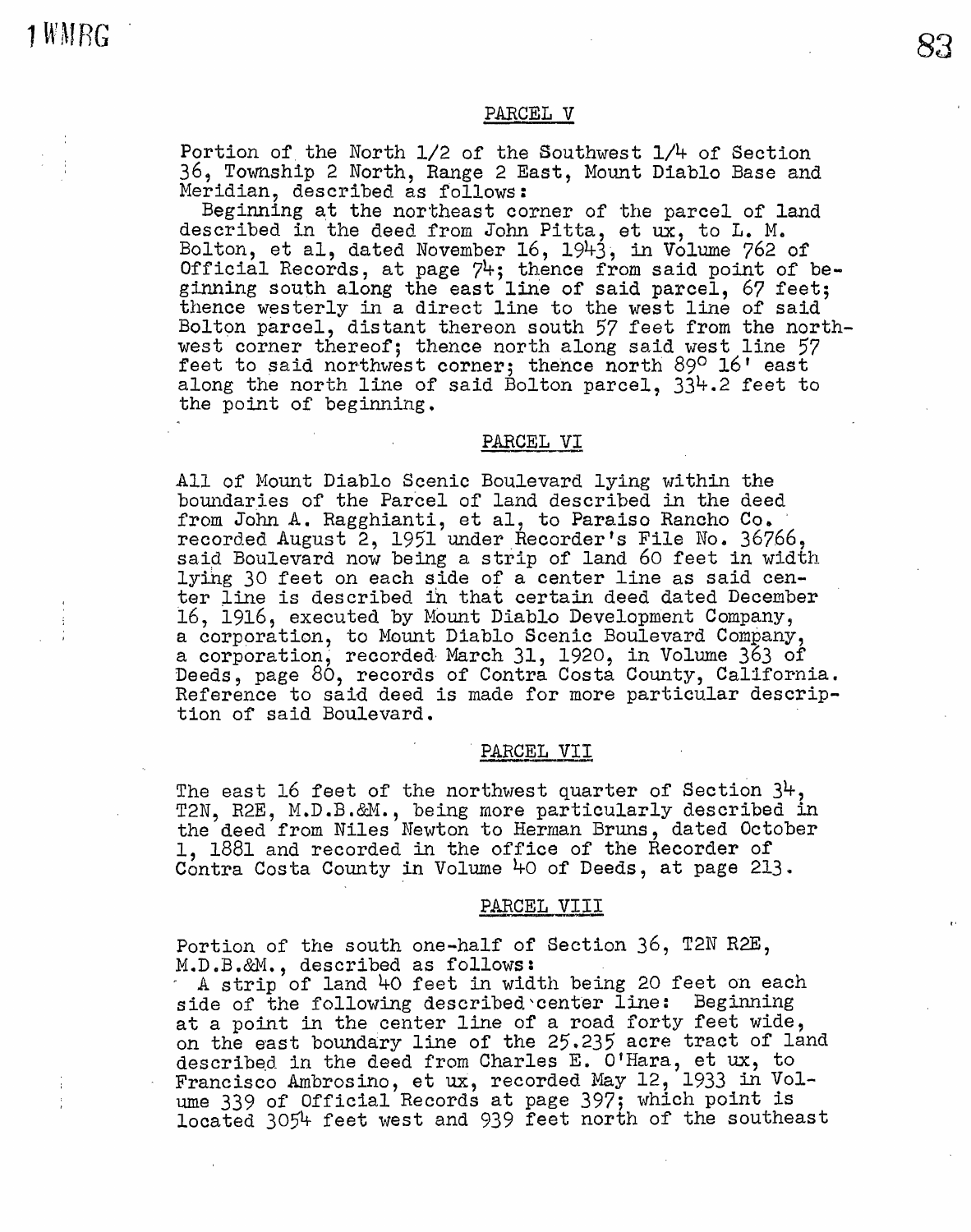corner of said Section 36; thence from said point of beginning, along center line of said 40 foot road, north 88°  $03'$  west,  $610.3$  feet to a point in the west line of said  $25.235$  acre tract of land, which point is  $3664$  feet west and 959.7 feet north of the southeast corner of said Section 36.

PARCEL IX-

Portion of the northwest quarter of Section 29 Township 2 North Range 1 East, Mount Diablo Base and Meridian, described as follows:

Beginning at the Northeast corner of Lot 15 as shown on the map entitled "McCoy Subdivision, No. 1" recorded in the office of the Recorder of Contra Costa-County, Cali-<br>fornia; thence from said point of beginning along the easterly line of said McCoy Subdivision No. 1, south 70.70 feet; thence south 36° 19' west, 220.10 feet; thence south 5° 0111 west, 56.3 feet to a point on the northwesterly line of the 35.07 acre parcel of land described in the deed from George B. McCoy, et ux, to F. Lee Barrister, et ux, recorded November  $14$ , 1949 under Recorder's Serial No. 41309; thence leaving the easterly line of said McCoy subdivision and following the northwesterly line of above mentioned  $35.07$  acre parcel (No. 41309) north  $43^{\circ}$  27' east, 145.00 feet; thence north  $34^{\circ}$  59' east, 80.00 feet; thence south 79° 40' east, 69.70 feet; thence north 56° 24' east,  $125.43$  feet; thence north  $25^{\circ}$  33' east, 52.00 feet to the most northerly corner of said  $35.07$  acre-parcel; thence<br>south 880  $44'$  east along the northerly line thereof  $54.8.00$ feet to the northeast corner of said  $35.07$  acre-parcel; thence due North to a point on the north line of Section 29, Township 2 North Range 1 East, being also the boundary line of the Contra Costa County Water District; thence westerly along said section line to the point of beginning.

PARCEL X

A portion of Lot  $24$ , Subdivision No. 2, Larkey Ranch, beginning at the northwesterly corner of that certain parcel of land described in deed from Russell R. Hauth and Eva M. Hauth to Henry Arends, et al, described in Vol. 1197 of Official Records, page 398, Records of Contra Costa County; thence to said point of beginning, westerly along center line of First Ave. South 890 37'; 171.68 feet; thence south  $\overline{0}^{\circ}$  23' East, 225.00 feet; thence north 89° 37' East 213.80 feet to a point on the westerly line of aforesaid Arends parcel; thence northerly along westerly line, North O<sup>o 23'</sup> West  $127.51$  feet; thence North 23<sup>0</sup> 45' west 106.20 feet to the point of beginning, together with that portion of the South  $1/2$  of First Avenue abutting the aforementioned portion of said Lot 24 and extending easterly to the Contra Costa Canal.